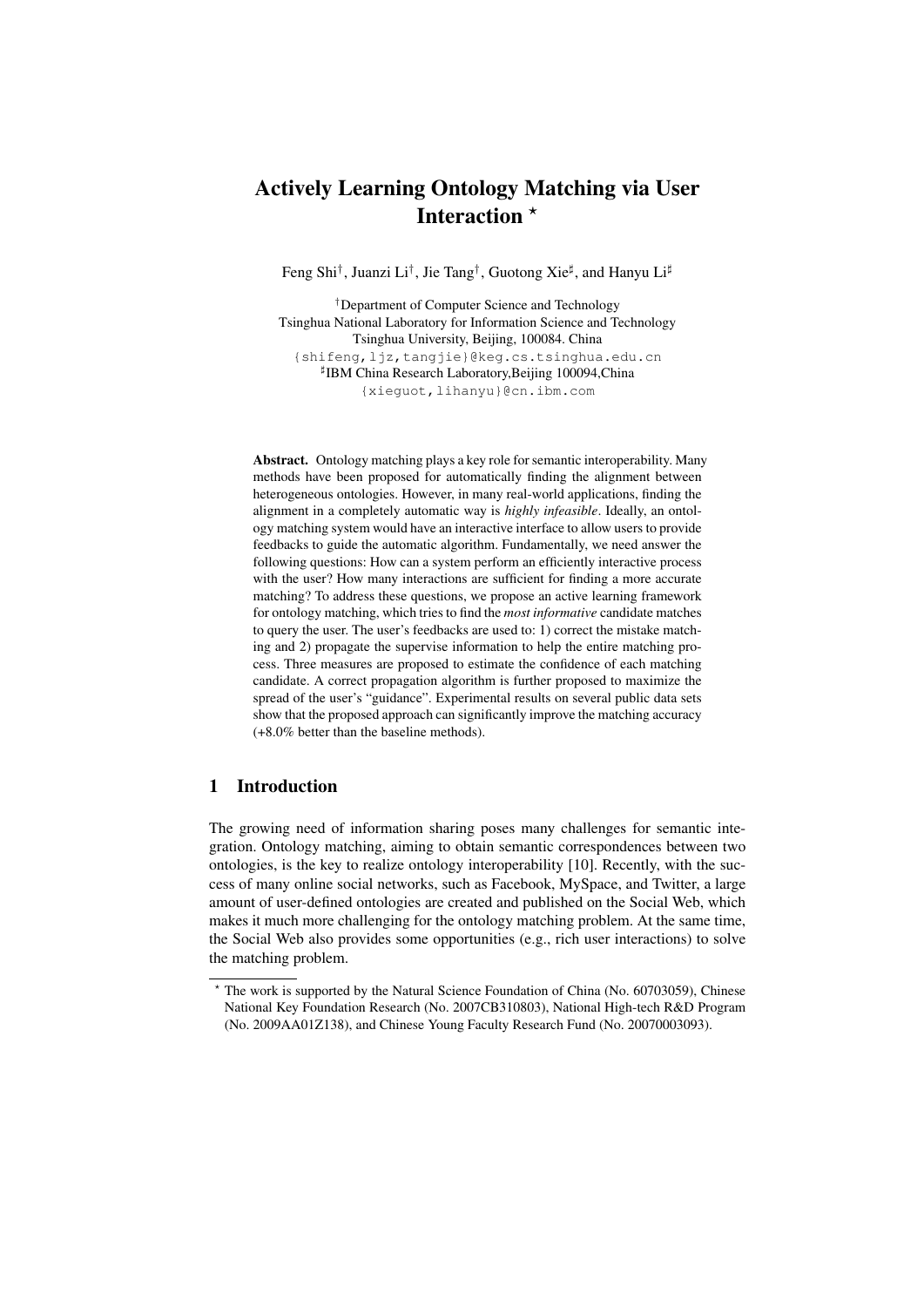

Fig. 1. Example of the candidate match selection. Ideally, we hope to query candidate match 1, instead of match 2. With the user correction, we can propagate the user correction to guide the matching process of other elements, as illustrated in the top-right.

Much efforts has been made for ontology matching. Methods such as Edit Distance [13], KNN [3] and Bayesian similarity [26], have been proposed to calculate the similarity between elements (e.g., concepts). However, most of existing works aim to find the ontology matching in a completely automatic way, although the complete automation is infeasible in many real cases [24]. One promising solution is to involve user interactions into the matching process to improve the quality of matching results [24]. However, regarding the large size of ontologies, random user interactions are really limited for helping ontology matching. Now, the question is: is there any way to minimize the amount of user interactions, while maximize the effect (accuracy improvement) of interactive efforts? Or a more specific question: given a fixed number of user interactions, can a system "actively" query the user so as to maximize spread of the interactions?

It is non-trivial to address the problem. A simple way is to let the user select candidate matches or to select matches with a low confidence (similarity) to query. Such queries can benefit the queried matches, however, it may not be helpful to the other nonqueried candidate matches. Our goal is not only to correct the possibly wrong matches through the user interactions, but also to maximize the correction via spread (propagation) of the interactions. Thus, how to design an algorithm to actively select candidate matches to query is a challenging issue.

Motivating Example We use an example to demonstrate the motivation of the work. Figure 1 shows an example of the candidate match selection. The source and target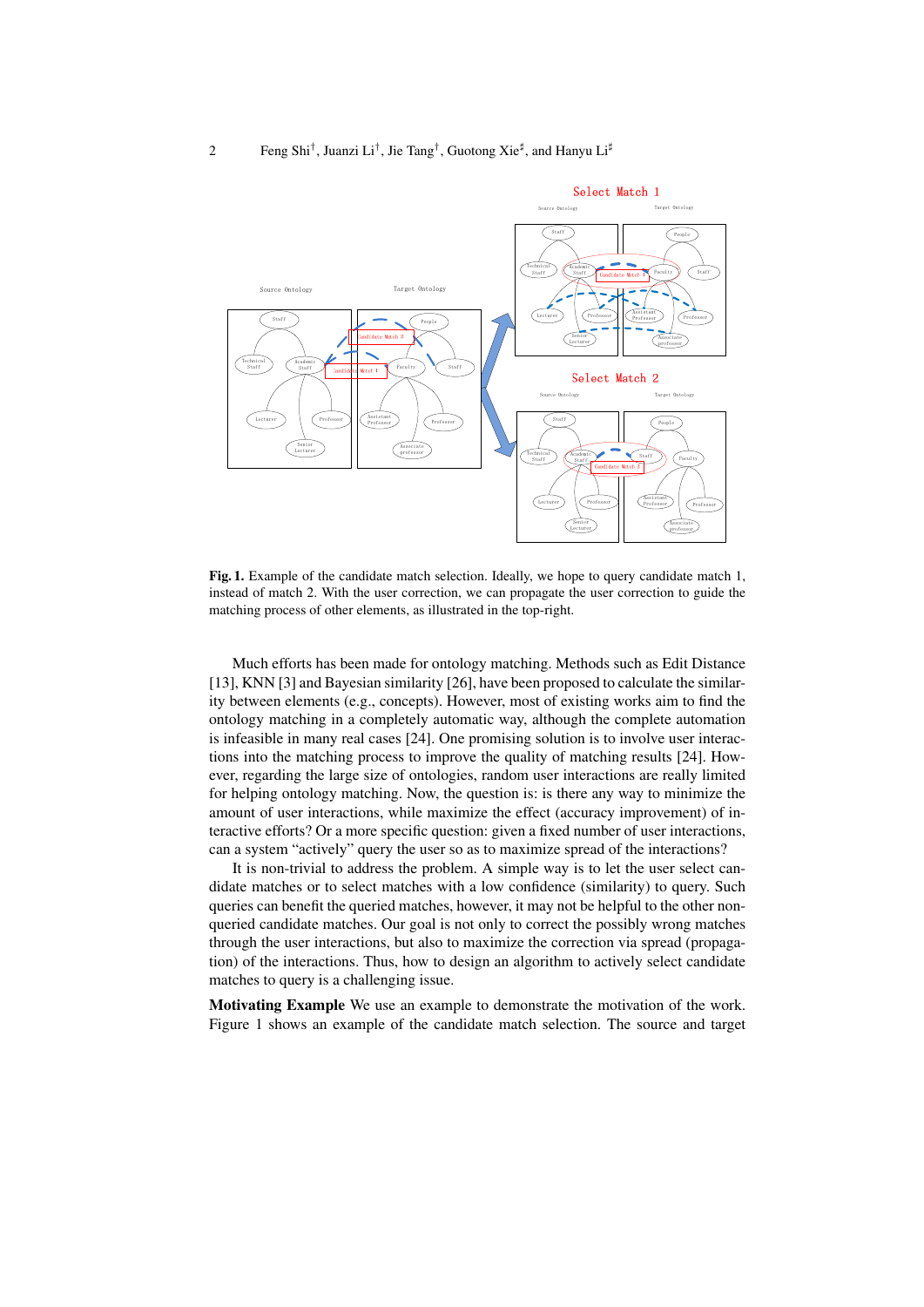ontologies are both about academic staff. If we select the candidate match 1 ("Academic Staff", "Faculty") to query, with the user correction, we can further infer and correct another potential error match ("Academic Staff", "Staff"). Moreover, the sub matches of ("Lecturer", "Assistant Professor") and ("Senior Lecturer", "Associate Professor") would also gain a higher confidence. While if we just select the candidate match 2 ("Academic Staff", "Staff"), it is very possible to be no improvement.

Our Solution In this paper, we propose a novel problem of *ontology matching with active user interaction*. In particular, we propose an active learning framework for ontology matching, which tries to find the most informative candidate matches to query, and propagate the user correction according to the ontology structure to improve the matching accuracy. We present a simple but effective algorithm to select the threshold with user feedbacks. Three measures to evaluate the confidence of each match. A *correct propagation* algorithm is proposed to spread the user corrections. Experimental results demonstrate that the proposed approach can significantly improve (+8.0%) the matching performance with only a few queries (*<* 10).

The rest of this paper is organized as follows. Section 2 formalizes the problem. Section 3 describes our active learning framework for ontology matching. Section 4 explains the method of threshold selection, three measures for error matches detection, and the correct propagation algorithm. Section 5 presents the experimental results. Finally, we discuss related work in Section 6 and conclude in Section 7.

## 2 Problem Formulation

In this section, we first give the definition of ontology and then formalize the problem of ontology matching with active user interaction.

An ontology usually provides a set of vocabularies to describe the information of interest. The major components of an ontology are concepts, relations, instances and axioms [26].

In this paper, our ontology matching mainly focuses on concepts and relations. According to the relations between concepts, an ontology can be viewed as a directed graph, in which vertexes represent concepts and edges represent relations.

Given a source ontology  $O_S$ , a target ontology  $O_D$ , and an element (a concept or a relation)  $e_i$  in  $O_S$ , the procedure to find the semantically equivalent element  $e_j$  in  $O_D$ to  $e_i$  is called ontology matching, denoted as  $M$ . Formally, for each element  $(e_i \text{ in } O_S)$ , the ontology matching  $M$  can be represented [26] as:

$$
M(e_i, O_S, O_D) = \{e_j\}
$$
\n<sup>(1)</sup>

Furthermore, *M* could be generalized to elements set matching, that is for a set of elements  $\{e_i\}$  in  $O_S$ , the ontology matching is defined as:

$$
M(\{e_i\}, O_S, O_D) = \{e_j\}
$$
 (2)

If  ${e_i}$  contains all the elements of  $O_s$ , the matching can be predigested as

$$
M(O_S, O_D) = \{e_j\}
$$
\n<sup>(3)</sup>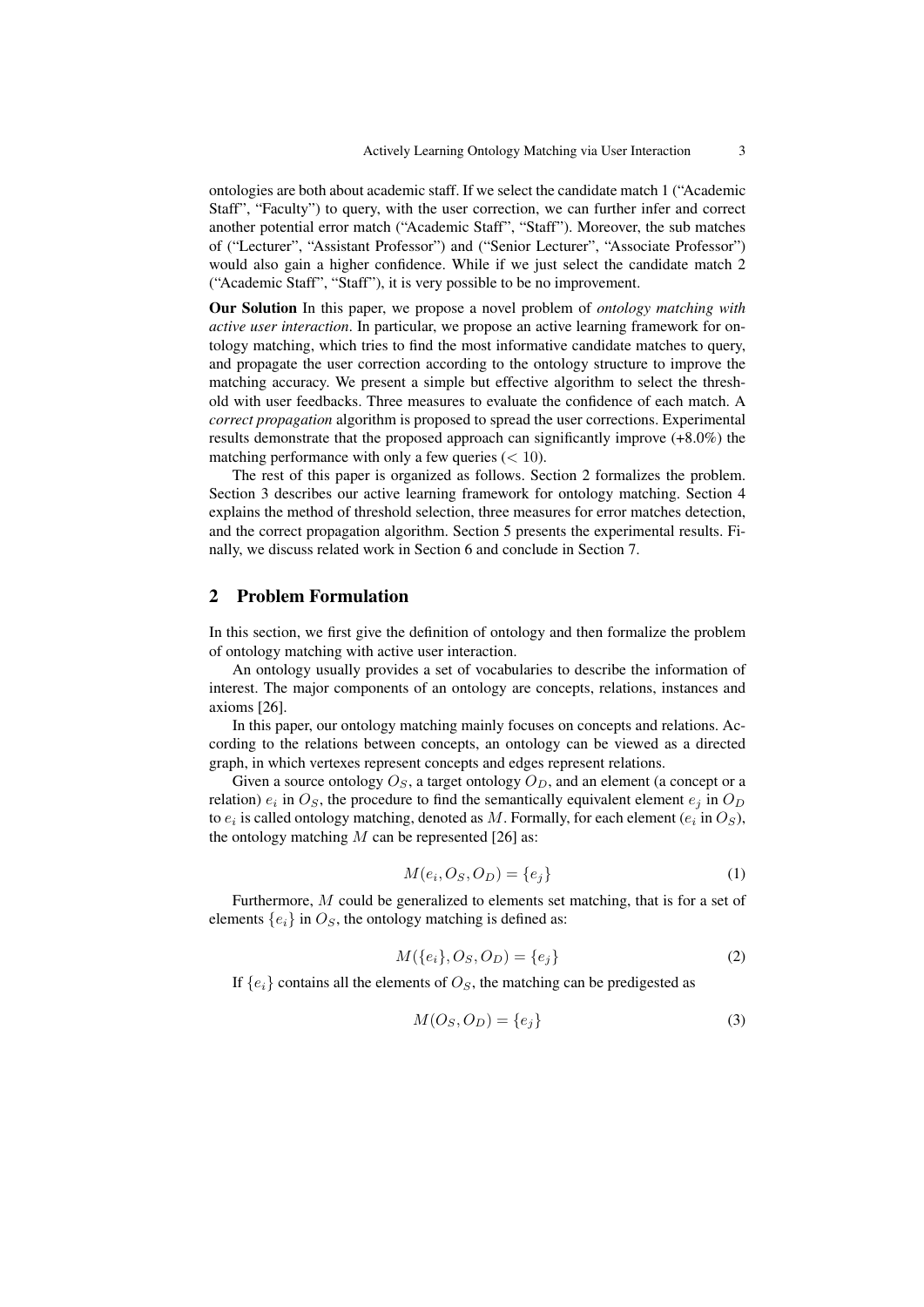# 3 An Active Learning Framework for Ontology Matching

We propose an active learning framework for ontology matching. Algorithm 1 gives an overview of the active learning framework. Assume that  $O<sub>S</sub>$  is the source ontology,  $O<sub>D</sub>$ is the target ontology. *M* is a traditional method of ontology matching, *L* is the set of confirmed matches submitted by users, and *N* is the iteration number, which is also the number of candidate matches to query.

|  |  |  |  | Algorithm 1. The Active Learning Framework for Ontology Matching |
|--|--|--|--|------------------------------------------------------------------|
|--|--|--|--|------------------------------------------------------------------|

#### Input:

- the source ontology  $O<sub>S</sub>$ , the target ontology  $O<sub>D</sub>$ ,
- A traditional method of ontology matching *M*,
- the confirmed match set *L*,
- number of matches need to be confirmed *N*

#### Initialization:

- $-$  apply *M* to map  $O<sub>S</sub>$  to  $O<sub>D</sub>$ , and get the match result *R*
- initialize *L* with Ø

#### Loop for *N* iterations:

- $-$  let  $\langle$  (*e<sub>S</sub>*, *e<sub>D</sub>*), ?  $>$  = SelectQueryMatch();
- $-$  query users to confirm the match  $\langle (e_S, e_D), ? \rangle$
- $-$  add  $\lt$   $(e_S, e_D), l >$  to  $L$
- $-$  improve the matching result *R* with  $\langle (e_S, e_D), l \rangle$

The basic process of the framework is as follows: first, it applies the traditional method of ontology matching  $M$  to map  $O_S$  to  $O_D$ , and gets the match result  $R$ , where multi-method results of different types are usually more useful for the next step. Second, it selects an informative candidate match  $\langle (e_S, e_D), ? \rangle$  to query users for confirmation with the result of the first step and the structure information of the two ontologies  $O<sub>S</sub>$  and  $O<sub>D</sub>$ . After the user confirmation, it adds the match  $\langle (e<sub>S</sub>, e<sub>D</sub>)$ ,  $l >$  to the confirmed match set *L*, and improves the match result *R* with the confirmed matches. Then it repeats the second step for  $N$  iterations, or until it gets a result good enough.

Algorithm 1 is merely a shell, serving as a framework to many possible instantiations. What separates a successful instantiation from a poor one is the follow two problems:

- 1. First, how to select the most informative candidate match to query.
- 2. Second, how to improve the matching result with the confirmed matches.

In the next section, we will give the solutions to these two problems.

# 4 Match Selection and Correct Propagation

This part introduces our solution to the two core problems of ontology matching with active learning: the candidate match selection and the matching result improvement.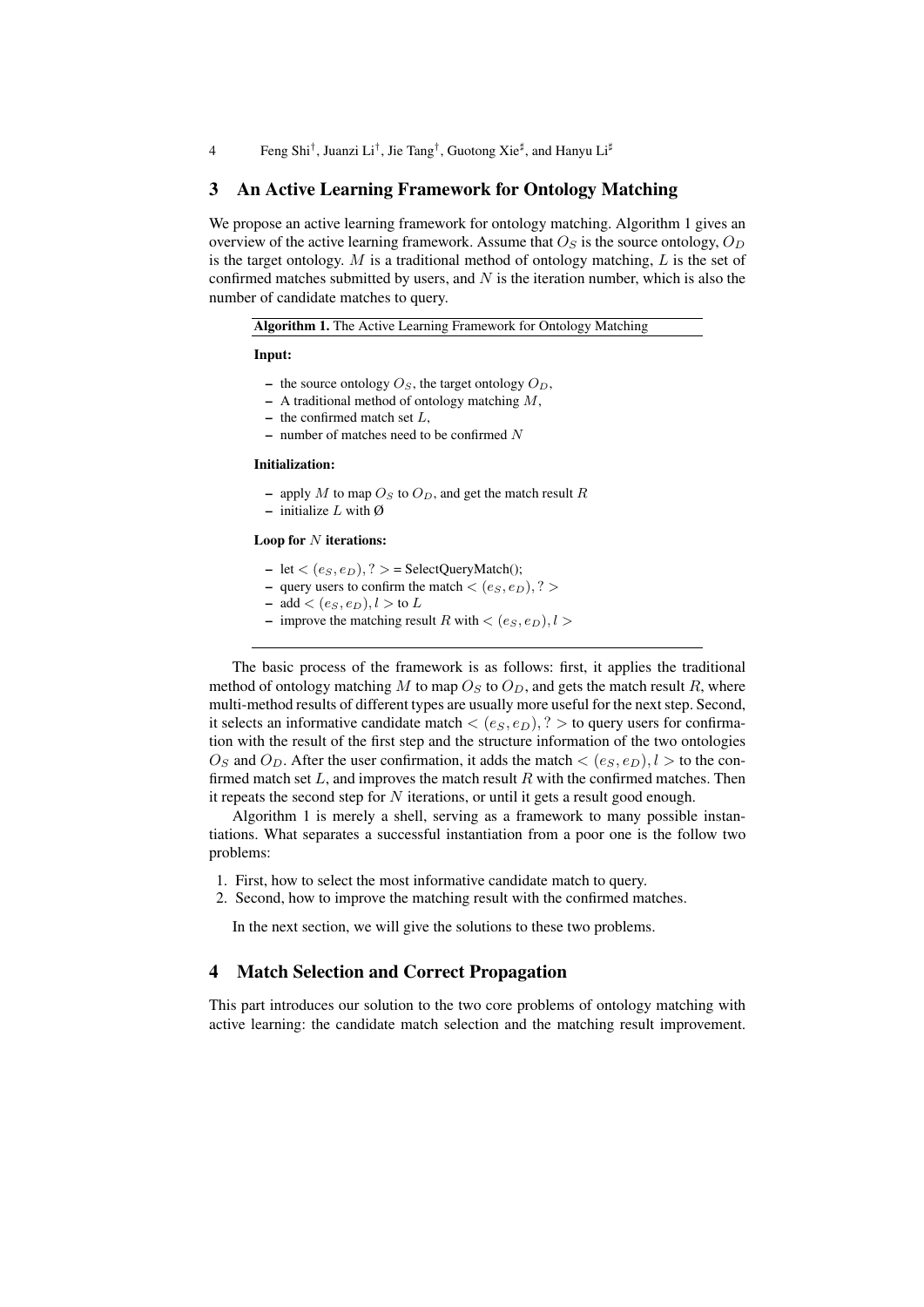We first present a simple but effective algorithm to select the threshold for ontology matching with user feedback, and then give several measures to detect informative candidate matches to query. In the end of this section, we describe our correct propagation algorithm to improve the matching result with the user confirmed matches.

#### 4.1 Threshold Selection with User Feedback

Most methods of ontology matching find matches through calculating the similarities between elements of source and target ontologies. The similarity can be string similarity, structure similarity, semantic similarity and so on [26]. No matter what kind of similarity is chosen, it needs a threshold to estimate which matches are correct. So it is very important to select a suitable threshold. However, the threshold selection is very difficult, especially when there is no any supervised information.

Through analysis we find the relationship of thresholds and matching results in most cases, as shown in Figure 2 (precisions, recalls and F1-Measures whose definitions are introduced in section 5).

From Figure 2, we can find that the precision curve is an increasing one, while the recall curve is a decreasing one, and the magnitude of change is getting smaller as the threshold getting bigger. So the F1-Measure curve has a maximum value on some threshold, which is our aim.



Fig. 2. Relationship of thresholds and matching performance (precision, recall and f1-Measure).

Algorithm 2 shows our algorithm of threshold selection. The input of the algorithm consists of the similarity set *S*, which contains all the matches and their similarity degree, an update step *st* for the threshold's updating, and an attenuation factor  $\lambda$  for *st*, and an initial threshold  $\theta_0$ . First, the similarity set *S* needs to be normalized, and all the similarity degrees should be normalized into [0, 1], and then let the threshold  $\theta$  be the initial value  $\theta_0$ . Second, it finds the match  $(e_S, e_D)$  whose similarity degree is the closest to *θ*, and let a user check whether the match is correct. If it is correct, the threshold *θ* increases by  $st$ , otherwise  $\theta$  decreases by  $st$ . The second step is an iterative process, and *st* updates according to the correctness of the selected match each iteration. If the correctness of the selected match is different from last one, the update step *st* will multiply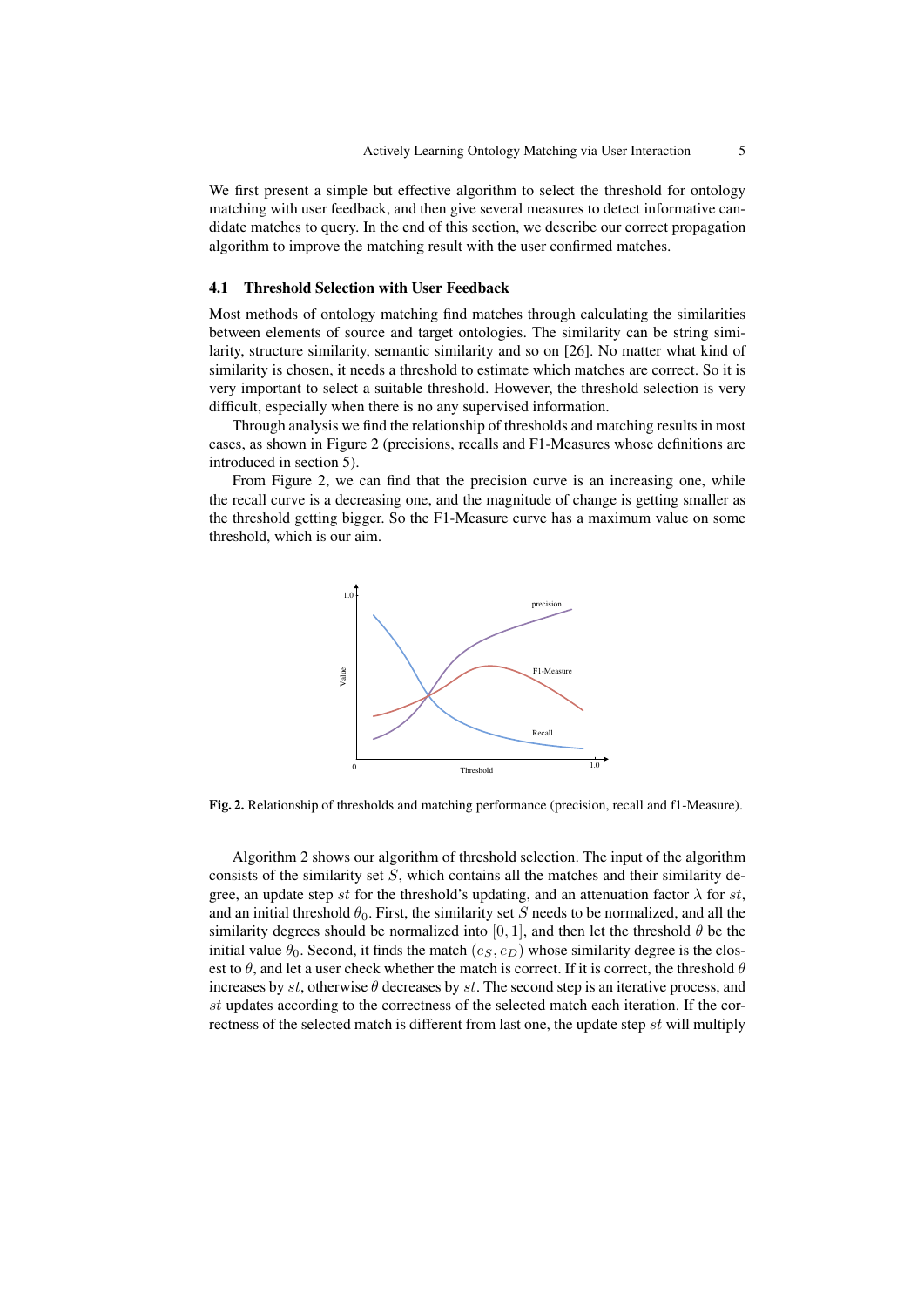the attenuation factor  $\lambda$ . Because the attenuation factor is a decimal in range  $(0, 1)$ , so after sufficient iterations, the update step *st* will be small enough so that the threshold *θ* will stabilize at some value, which is our final threshold.

The algorithm cannot always achieve a good result, but if the value of F1-Measure with the threshold increases first and then decreases, which is typically the case, our algorithm can usually achieve a good value. Moreover, when the data is huge, our algorithm usually can get the result after a few iterations. That is to say the number of iteration will not increase much as the data becomes huge.

1. **Input:** The similarity set: *S*, an initial threshold:  $\theta_0$ , an update step: *st*, an attenuation factor: *λ*. 2. Output: The threshold of the matching result: *θ*. 3. Normalize the similarity set *S* 4. Let  $\theta$  be  $\theta_0$ 5. While *st* is big enough 6. let  $(e_S, e_D) = \min\{|sim| (e_S, e_D) - \theta|\}$ 7. ask users to comfirm the match  $(e_S, e_D)$ 8. if  $(e_S, e_D)$  is correct 9. if last match is not correct 10.  $st = st * \lambda$ 11. end if 12.  $\theta = \theta - st$ 13. else 14. if last match is correct 15.  $st = st * \lambda$ 16. end if 17.  $\theta = \theta + st$ 18. end if 19. end while

# 4.2 Candidate Match Selection

One of the key points of ontology matching with active learning is to select informative matches to query. The most informative match means the match that can maximize the improvement of the matching performance. If the correctness of a match is found different from the matching result after the user confirmation, we call this match an *error match*. An error match is considered to be informative, because the result can be improved as long as the error is corrected. If the size of the data is small, or the original match result is already very good, this kind of improvement will be limited. If the data size is not small, or the original result is not good, we can also use the information of the *error match* to find other errors to significantly improve the matching result, which will be introduced in the next subsection.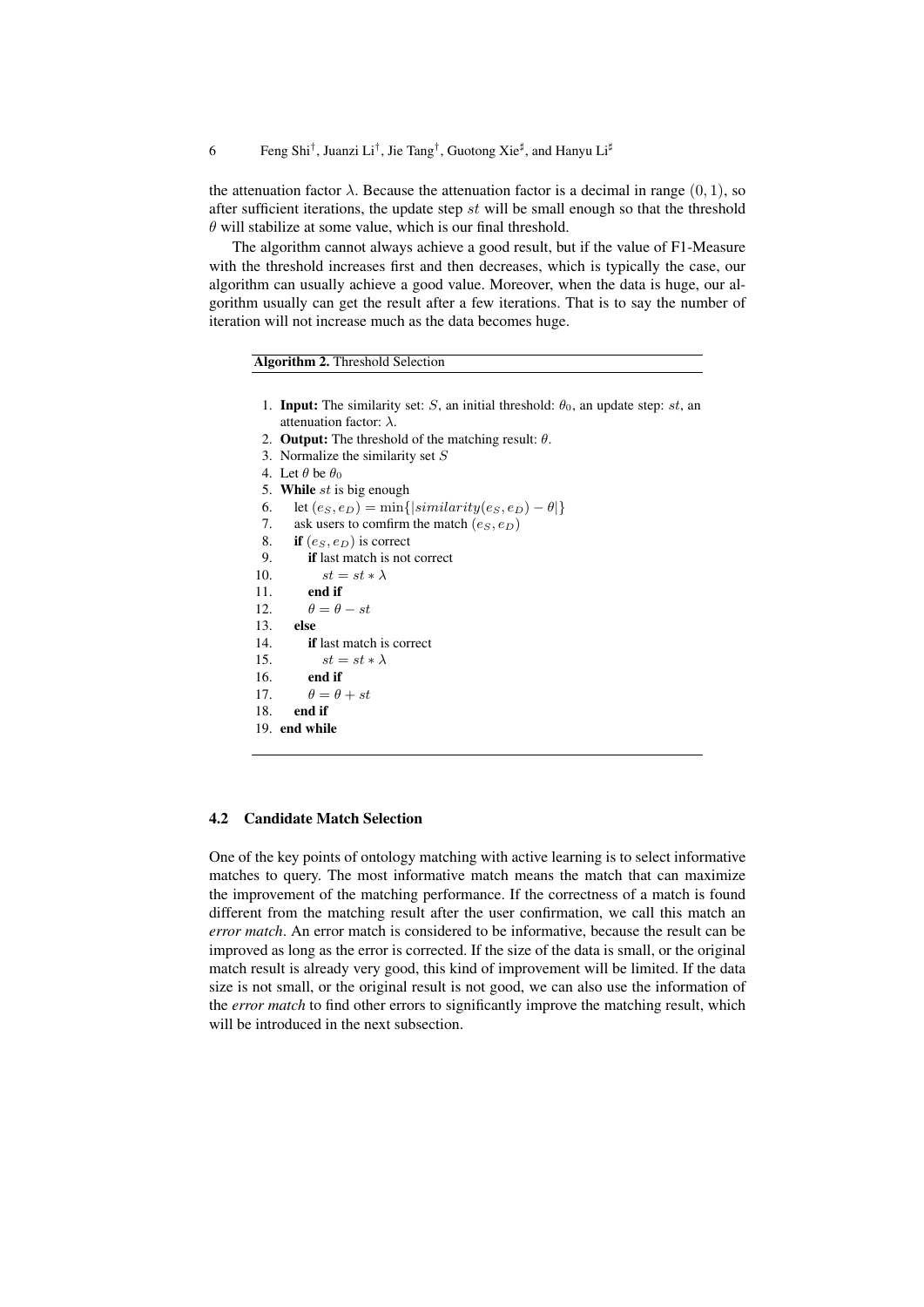The probability that a match is an error match is measured with *error rate*, and we propose three measures to estimate the error rate of a match as follows. Finally we combine these three measures to find the error matches.

Confidence The first measure we define is called *confidence*. Assume *e<sup>S</sup>* and *e<sup>D</sup>* are elements of the source ontology  $O<sub>S</sub>$  and the target ontology  $O<sub>D</sub>$  respectively. *f* is a similarity computing function of some ontology matching method  $M$ , and  $\theta$  is its threshold. The confidence of *M* on a match  $(e_S, e_D)$  can be defined as follows:

$$
Confidence(f(e_S, e_D)) = |\theta - f(e_S, e_D)| \tag{4}
$$

The confidence can measure how sure the method *M* is about the correctness of the match. So the match with least confidence is most possible to be an error match, which is called least confidence selection.

If there are *k* ontology matching methods of different types:  $\{M_1, M_2, ..., M_k\}$ , we can extend the least confidence selection as follows:

$$
Q = \min\{\sum_{f_i \in \{M_1, M_2, \dots, M_k\}} w_i * |\theta_i - f_i(e_S, e_D)|\}
$$
(5)

In the formula,  $f_i$  is one of the similarity computing functions of different ontology matching methods  $\{M_1, M_2, ..., M_k\}$ ,  $\theta_i$  and  $w_i$  are its threshold and weight respectively. *Q* is the match selecting function. It means that the similarity of a match is closer to the threshold, it is more possible to be an error match.

Similarity Distance The second measure is named *similarity distance*. Assume *e<sup>S</sup>* is an element from the source ontology  $O<sub>S</sub>$ , and method M maps the element  $e<sub>S</sub>$  to  $e_D$  and  $e'_D$ , which are two elements from the target ontology  $O_D$ . If the difference of  $f(e_S, e_D)$  and  $f(e_S, e'_D)$  is very small, there is very likely to be *error matches* in these two matches. Finally, we select the match that has the minimum difference. Formally, similarity distance is defined as:

$$
SD(e_S, e_D) = \min\{|f(e_S, e_D) - f(e_S', e_D')|\}; \quad (e_S = e_S' \text{ or } e_D = e_D') \tag{6}
$$

The similarity distance is very efficient in a one-to-one matching, in which most methods only select the best one from the similar matches.

Contention Point We define another measure, named, *contention point*, to find mistakes from the contention of different methods. This measure is defined based on the results of the matching results of some other algorithms such as edit distance or vectorspace based similarity. The contention point is defined as:

$$
ContentionPoint = \{ \langle e_s, e_D \rangle, ? \rangle \in U | \exists i, j \text{ st. } R_i(e_S, e_D) \neq R_j(e_S, e_D) \} \tag{7}
$$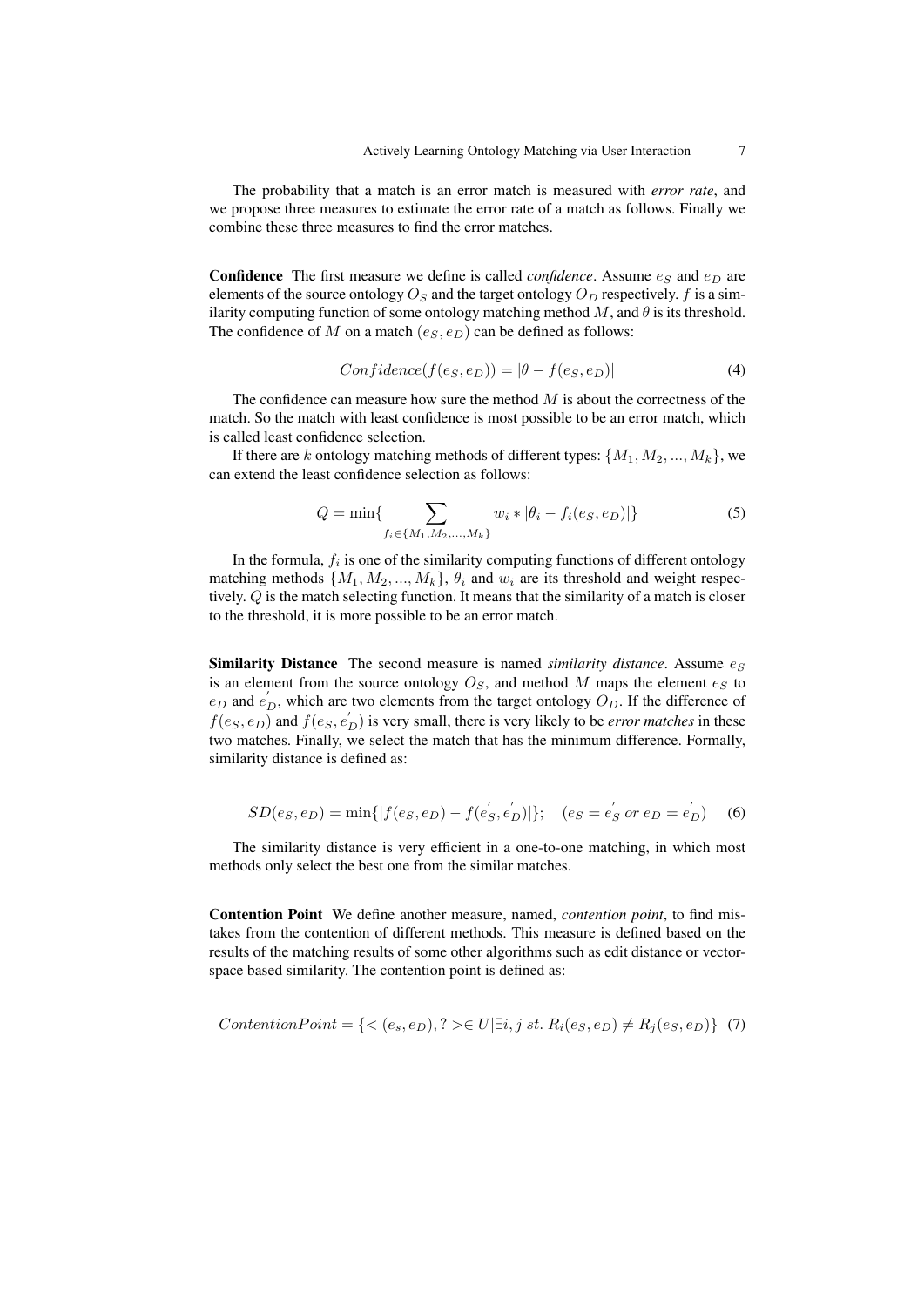For a match  $(e_s, e_D)$ , some of the *k* methods  $\{M_1, M_2, ..., M_k\}$  consider it as matched, while the others consider not. Thus there must be mistakes among these methods, that is to say it is likely to be an error match. The contentious degree of a contention point can be further defined as:

$$
Q = \min_{(e_S, e_D) \in \text{ContentionPoint}} \{ \max_{f_i \in \{M_1, M_2, \dots, M_k\}} \text{Confidence}(f_i(e_S, e_D)) - \max_{f_j \in \{M_1, M_2, \dots, M_k\}} \text{Confidence}(f_j(e_S, e_D)) \};
$$
(8)  

$$
f_i(e_S, e_D) \neq f_j(e_S, e_D)
$$

Intuitively, a contention one indicates that for the given match some methods consider it correct and some others consider not. That is to say that the matching algorithms have a maximal disagreement with the similarity confidences. In this case, the final matching result is very likely to be an error match.

#### 4.3 Correct Propagation

When the size of the ontology is huge, correcting the selected error match only is far from sufficient. It is desirable that an algorithm can propagate the supervised information to help to correct the other potential error matches between the two ontologies.

Based on this consideration, we propose a *correct propagation* algorithm, which aims at detecting related error matches to the selected one. Thus when selecting a match to query, we need consider not only the error rate but also the effect of the error match on others, where the effect on others is called *propagation rate*.

Firstly, we introduce the concept of similarity propagation graph, which comes from the algorithm of similarity flooding [18]. A similarity propagation graph is an auxiliary data structure derived from ontologies  $O<sub>S</sub>$  and  $O<sub>D</sub>$ . The construction of propagation(PG) abides the principle as follows:

$$
((a,b),p,(a_1,b_1)) \in PG(O_S,O_D) \Longleftrightarrow (a,p,a_1) \in O_S \text{ and } (b,p,b_1) \in O_D \quad (9)
$$

Each node in the propagation graph is an element from  $O_S \times O_D$ . Such nodes are called map pairs. The intuition behind arcs that connect map pairs is the following. For map pairs  $(a, b)$  and  $(a_1, b_1)$ , if *a* is similar to *b*, then probably  $a_1$  is somewhat similar to *b*1. Figure 3 gives an example of the propagation graph.

For every edge in the propagation graph, it adds an additional edge going in the opposite direction against the original one. The weights placed on the edges of the propagation graph indicate how well the similarity of a given map pair propagates to its neighbors and back. These so-called propagation coefficients range from 0 to 1 inclusively and can be computed in many different ways.

Our algorithm of *correct propagation* is also based on the propagation graph, but we both consider the negative and active effects of the propagation arcs. According to the character of the propagation graph, for a map pair  $(a, b)$  and  $(a_1, b_1)$ , if a is not matched with  $b$ , then probably  $a_1$  is not matched with  $b_1$ . With the measurement of error rate,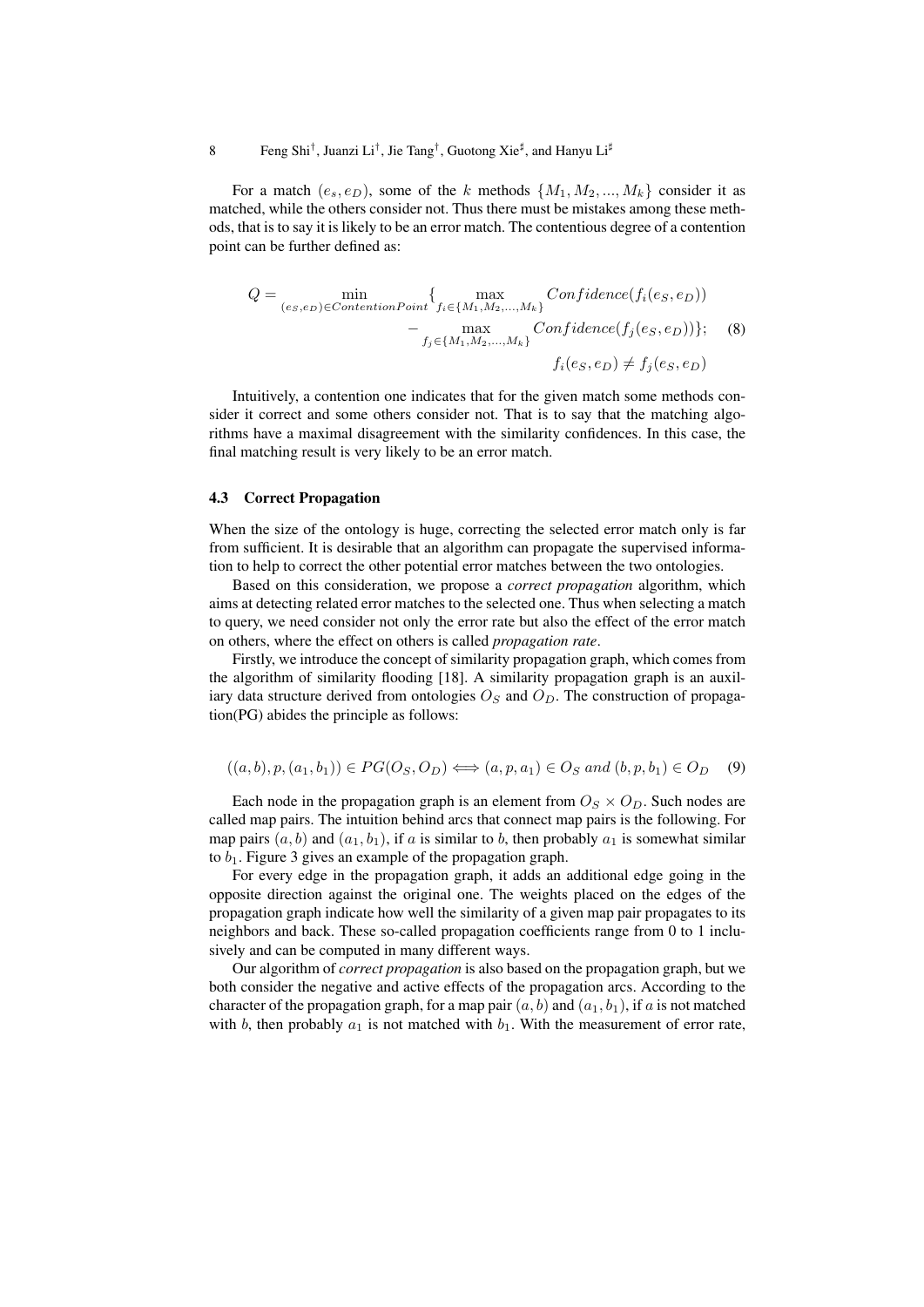

Fig. 3. Example of the similarity propagation graph.

error matches are easier to be detected, and we can correct more error matches related to the confirmed match according to the propagation graph, which is called correct propagation.

Before introducing the propagation, we consider the match selection again. To correct more error matches, we should not only consider the error rate, but also the propagation rate which measures the influence ability of a match. It mainly includes two factors: first, the number of matches that a match can influence. The bigger of the number, the range that the match can influence is wider, accordingly it is possible to correct more error matches. Second, the similarity differences between the match and its related matches. If the similarity difference is big, it is very possible to be error match among the match and its related ones.

Now, our match selection is according to the calculation of both error rate and propagation rate. When the correction (or confirmation) of the selected matches is provided by users, we conduct the correct propagation to update all the matches. Taking Figure 3 as an example, assume that we select the match  $(a_2, b_1)$  to query, and it is proved to be an error match. If the match  $(a_2, b_1)$  is confirmed to be an error by the user, then the similarities of the matches  $(a, b)$  and  $(a_1, b_2)$  which are related to the match  $(a_2, b_1)$ would be decreased. On the contrary, if the match  $(a_2, b_1)$  is confirmed to be correct, then the similarities of  $(a, b)$  and  $(a_1, b_2)$  should be increased. The update (decrease or increase) should be related to the similarities of the selected match, the error rates of related matches, and the weight of the arcs. Therefore, we can define the following update rules:

$$
sim(a_i, b_i) = sim(a_i, b_i) + \alpha * w((x, y), (a_i, b_i))
$$
  
\*(1 - sim(x, y)) \* (1 - er(a\_i, b\_i));  

$$
(x, p, a_i) \in O_S, (y, p, b_i) \in O_D
$$
 (10)

$$
sim(a_i, b_i) = sim(a_i, b_i) - \alpha * w((x, y), (a_i, b_i)) * sim(x, y) * er(a_i, b_i);
$$
  

$$
(x, p, a_i) \in O_S, (y, p, b_i) \in O_D
$$
 (11)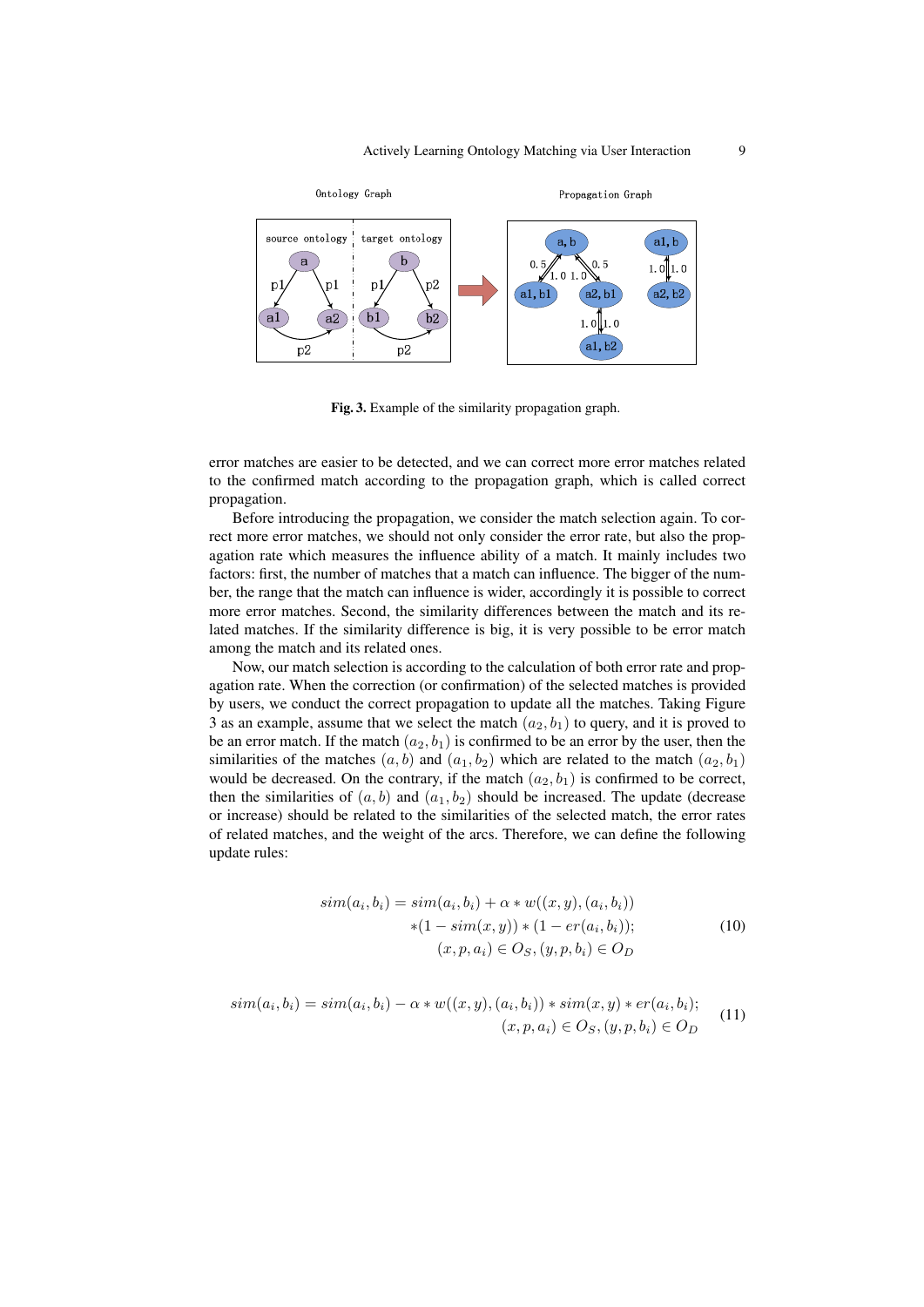In the formula, the match  $(x, y)$  is the selected error match, and  $sim(x, y)$  is its similarity degree. The match  $(a_i, b_i)$  is one of the matches related to the match  $(x, y)$ , and  $w((x, y), (a_i, b_i))$  is the weight of their relation, and  $er(a_i, b_i)$  stands for the error rate of the match  $(a_i, b_i)$ , and  $\alpha$  is an effect factor which is used to control the rate of the propagation. If the match  $(x, y)$  is correct (by the user), the update function uses Formula 10, else it uses Formula 11.

The correct propagation runs in an iterative process. In each iteration, it selects the match for user feedback with the error rate and the propagation rate, and then let users to confirm the selected match. After the confirmation, it updates the similarity degree, error rate and the propagation rate of related matches. Then it repeats this process until convergence (e.g., no any change) or the number of query times reaches a predefined threshold.

# 5 Experiments

We present details of the experiments in this section.

## 5.1 Experiment Setup, Data, and Evaluation Methodology

We implement all the algorithms using Java 2 JDK version 1.6.0 environment. All experiments are performed on a PC with AMD Athlon 4000+ dual core CPU (2.10GHz) and 2GB RAM Windows XP Professional edition OS.

Data sets For our experiments of the first two groups, we use the OAEI 2008 30x benchmark [2]. There are four data sets in the group of benchmark 30x, in which each size is no more than 100 concepts and relations. The traditional matching results on these data sets is very high, hence it is very suitable for the first two experiments. For the experiment of the correct propagation, we use part of the OAEI 2005 Directory benchmark [1], which consists of aligning web sites directory (like open directory or Yahoo's) with more than two thousand elementary tests. The reason we select this data set lies in its available ground truth and its low matching accuracy by the traditional methods [16].

Platform We conduct all the experiments on the ontology matching platform RiMOM [26], which is a dynamic multi-strategy ontology alignment framework. With RiMOM, we participated into the campaigns of the Ontology Alignment Evaluation Initiative (OAEI) from 2006 to 2008, and our system is among the top three performers on the benchmark data sets.

Performance Metrics We use precision, recall, F1-Measure to measure the performance of the matching result. They are defined next.

*Precision:* It is the percentage of the correct discovered matches in all discovered matches.

*Recall:* It is the percentage of the correct discovered matches in all correct matches.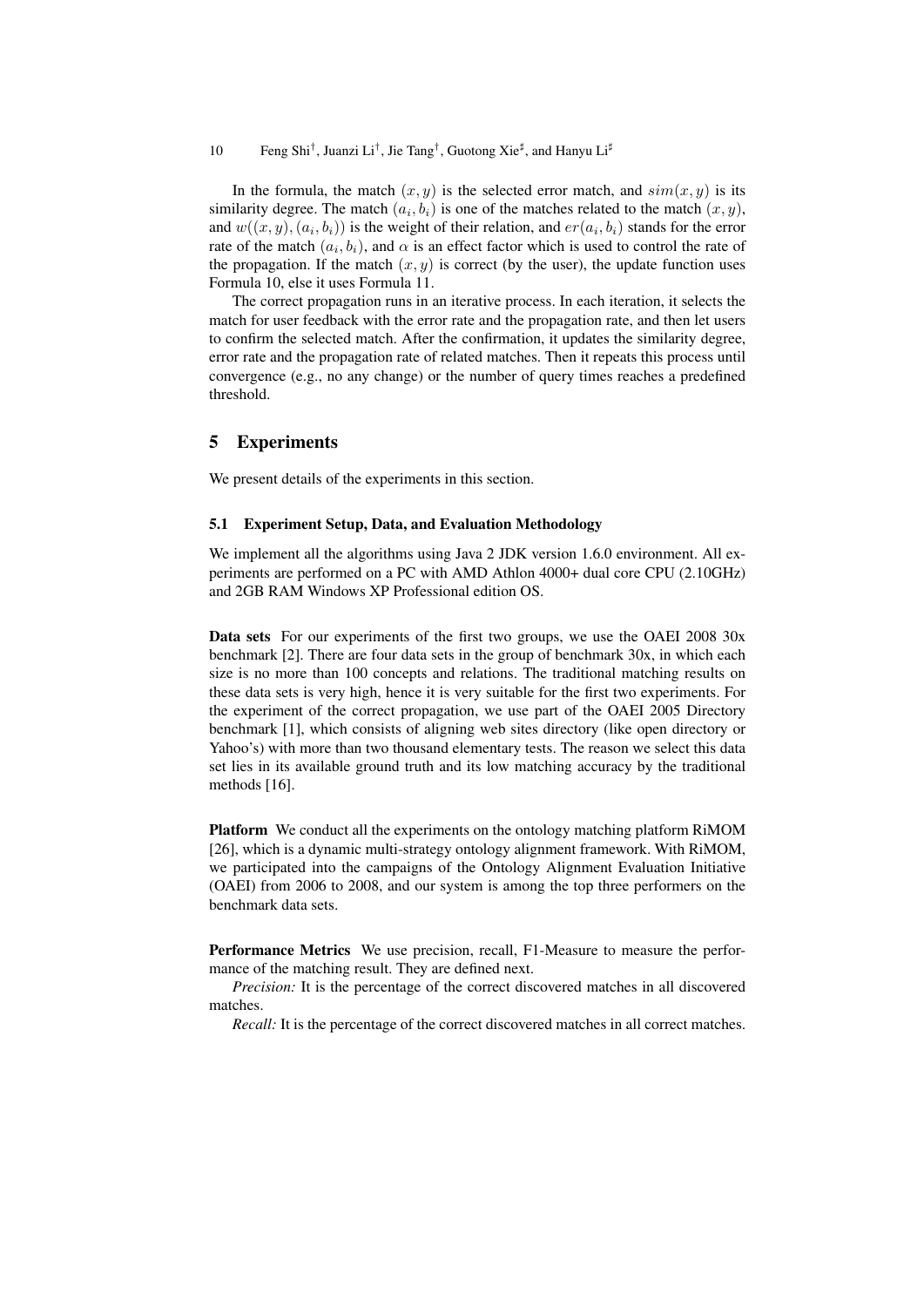*F1-Measure:* F1-Measure considers the overall result of precision and recall.

$$
F1-Measure = 2(Precison * Recall)/(Precision + Recall)
$$
 (12)

#### 5.2 Threshold Selection

We first analyze the performance of our approach for threshold selection. Figure 4 shows the results on the OAEI 2008 benchmark 301 [2], and the matching method is a combination of KNN [3], Edit Distance [13] and the method using the thesaurus WordNet [4].



Fig. 4. Performance of threshold selection on OAEI 2008 benchmark 301.

The left one in Figure 4 shows the relationship between thresholds and performances of matching results (precision, recall and F1-Measure), and we can see it is consistent with our point introduced in section 4 except a few dithering points. The right one in Figure 4 present the result of our approach.

#### 5.3 Measurements of Error Match Selection

In this subsection, we evaluate the effectiveness of the different strategies for error match selection: confidence, similarity distance and contention point.

Figure 5 is an experiment on the OAEI 2008 benchmark 304. From the precision figure (left), we note that the measurement combined least confidence and similarity distance performs much better than others. But after about 10 matches confirmed, it is hard to keep improving the matching accuracy. The reason is that the size of the ontology is small, and the original matching accuracy is already high.

Figure 6 is another experiment on the OAEI 2008 benchmark 301. The results are very similar to Figure 5. From the recall figure (right) we note that it improves the recall slightly. While the recall figure (right) of Figure 5 has no improvement. The reason why the recall has little improvement is that the thresholds chosen for the original matching results are very low, and almost all the matches with similarity lower than the threshold are not correct ones. Our approach can only correct the errors. Thus a draft conclusion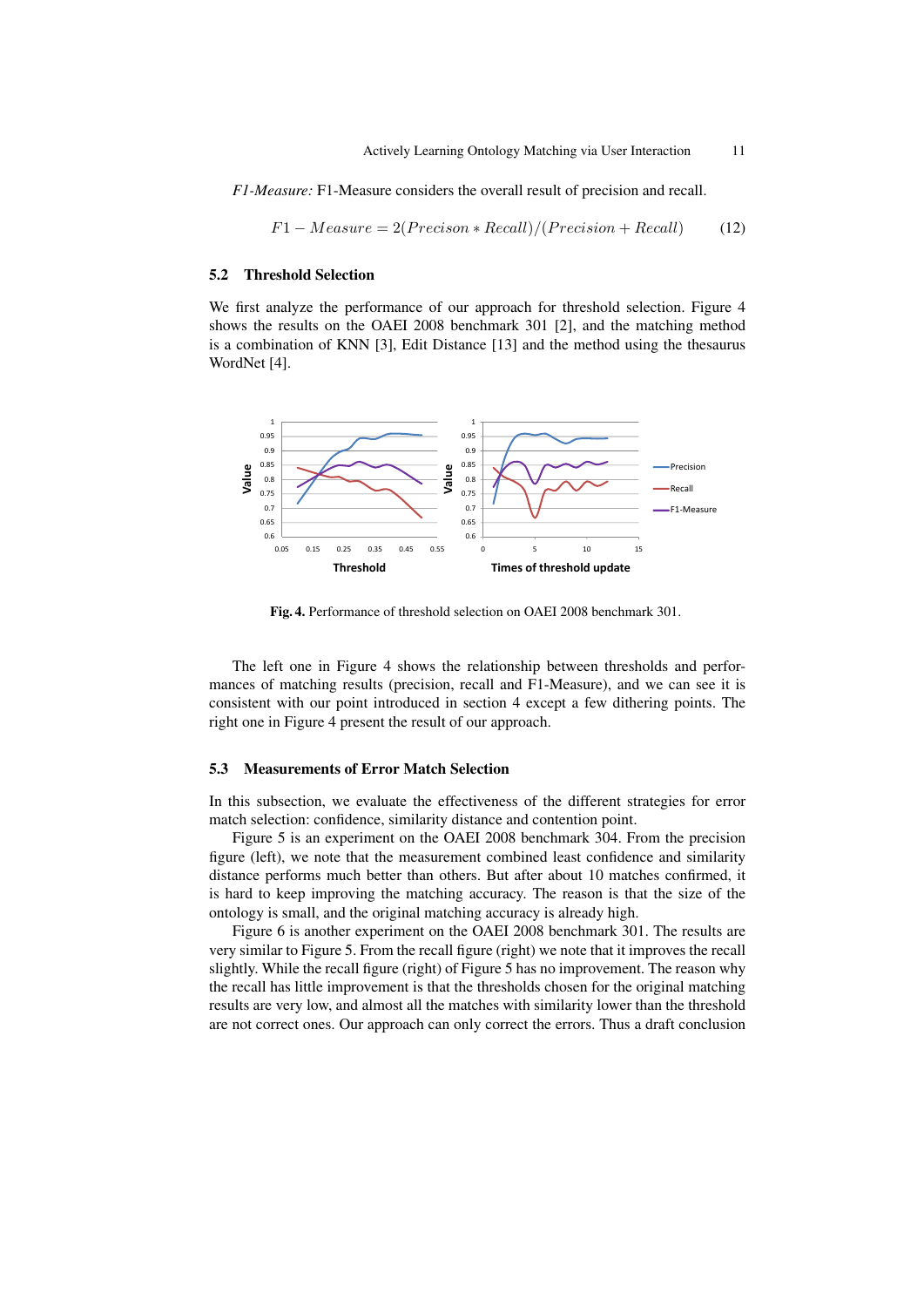

Fig. 5. Performance of matching after correcting error matches on OAEI 2008 benchmark 304.

is that if there are no error matches below the threshold, the approach cannot improve the recall value.

Figure 7 is an experimental result on the OAEI 2008 benchmark 302, which is the best result of all the four benchmarks. From the figure we note that the measurement combined with least confidence, similarity distance and contention point improves fastest, but these measurements themselves improve slightly. This confirms us that combining these three measurements is useful for ontology matching.

#### 5.4 Correct Propagation

Figure 8 is an experiment on the approach of correct propagation with the OAEI 2005 Directory benchmark [1]. From the precision figure (left) we note that the result of correct propagation is much better than the approach of just correcting error matches. This implies that after propagation, more error matches are corrected with the selected one. Sometimes, the selected match is not an error match, so the approach of correcting error matches has no improvement, but the approach of correct propagation has. From the F1-Measure figure (below), it is not surprising that the approach of correct propagation grows faster than the others. Moreover, we find that the curve is steeper at the beginning. The reason is that the first few matches have bigger propagation rate, which means it can help to find more error matches.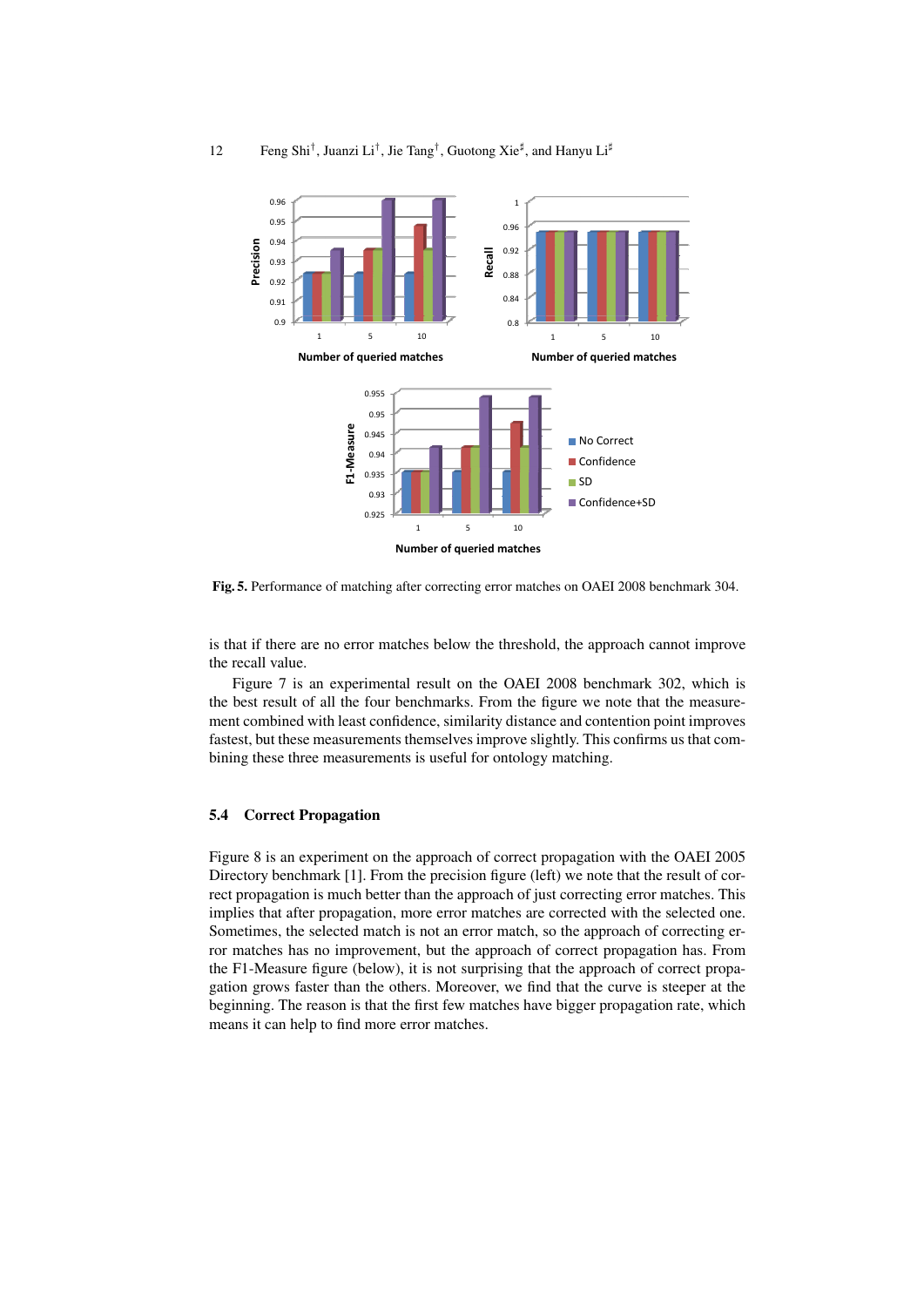

Fig. 6. Performance of matching after correcting error matches on OAEI 2008 benchmark 301.



Fig. 7. Performance of matching after correcting error matches on OAEI 2008 benchmark 302.

## 5.5 Summary

We summarize the experimental results as follows.

- First, in most cases our method of threshold selection can efficiently find a good threshold after a few queries.
- Second, all the three measures for match selection can help find the error matches, which are helpful to improve the matching result.
- Third, our approach of correct propagation can further improve the matching result. The improvement is more significant at the beginning than later. This also satisfies the limit of user feedback, that is also the reason we can improve the matching result greatly via only a few queries.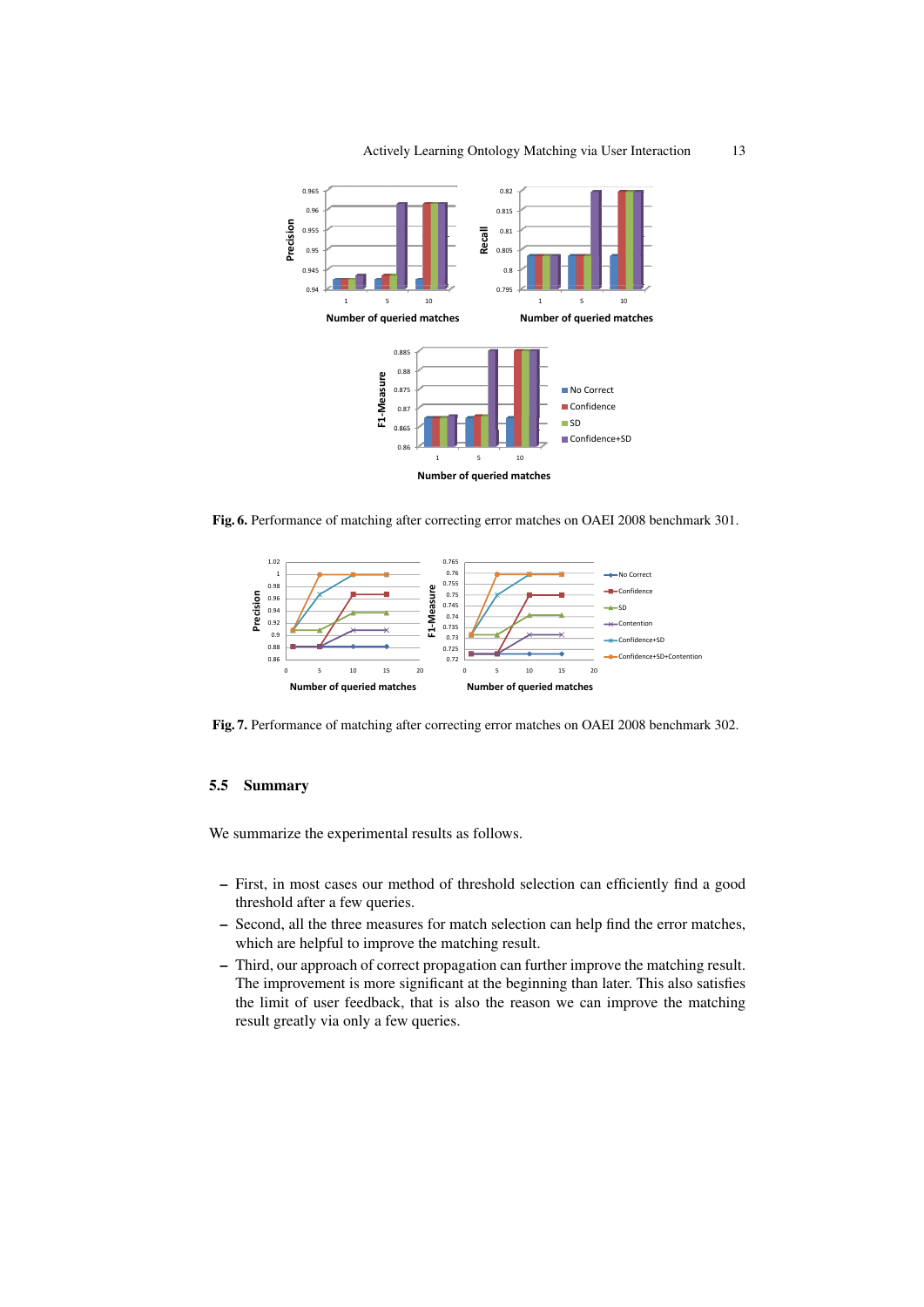

Fig. 8. Performance of matching after correct propagation on OAEI 2005 Directory.

# 6 Related Work

# 6.1 Ontology Matching

Many works have addressed ontology matching in the context of ontology design and integration [6][17][19][21]. Some of them use the names, labels or comments of elements in the ontologies to suggest the semantic correspondences. [7] gives a detailed compare of various string-based matching techniques, including edit-distance [13] and token-based functions, e.g., Jaccard similarity [25] and TF/IDF [22]. Many works do not deal with explicit notions of similarity. They use a variety of heuristics to match ontology elements [17][19].

Some other works consider the structure information of ontologies. [15] uses the cardinalities of properties to match concepts. The method of similarity flooding is also an example using structure information [18]. Another type of method utilizes the background knowledge to improve the performance of ontology matching. For example, [4] proposes a similarity calculation method by using thesaurus WordNet. [12] presents a novel approximate method to discover the matches between concepts in directory ontology hierarchies. It utilizes information from Google search engine to define the approximate matches between concepts. [5] makes semantic mappings more amenable to matching through revising the mediated schema. Other methods based on instances of ontologies [28] or reasoning [27] also achieve good results.

## 6.2 Active Learning

Active learning can be viewed as a natural development from the earlier work on optimum experimental design [11]. This method is widely used in the domain of machine learning. [23] introduces an active-learning based approach to entity resolution that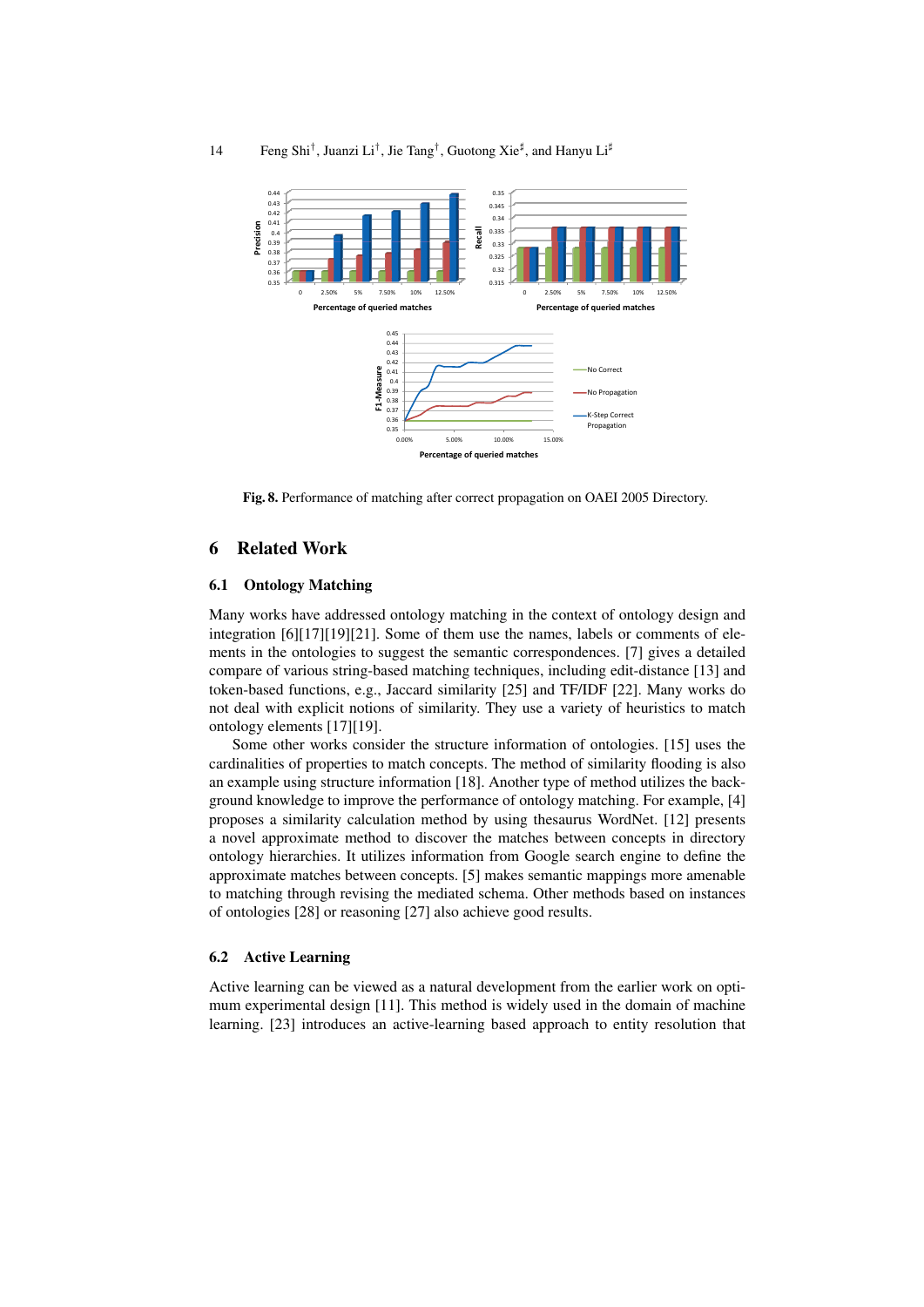requests user feedback to help train classifiers. Selective supervision [14] combines decision theory with active learning. It uses a value of information approach for selecting unclassified cases for labeling. Co-Testing [20] is an active learning technique for multi-view learning tasks.

There are many works addressing ontology matching with user interaction, like GLUE [8], APFELi [9], [28], etc. Nevertheless, the annotation step is time-consuming and expensive, and users are usually not patient enough to label thousands of concept pairs for the relevance feedback. So our approach takes the concept of active learning to alleviate the burden of confirming large amounts of candidate matches, and the measurements we propose are based on the features of ontology. Our approach of correct propagation uses the propagation graph as the approach of similarity flooding [18]. The difference is that we propagate the similarity partly and purposely, and do not do it up and down. Our approach is more focused and more efficient than similarity flooding.

# 7 Conclusion and Future Work

In this paper we propose an active learning framework for ontology matching. But the framework is just a shell, and what separates a successful instantiation from a poor one is the selection of matches to query and the approach to improve the traditional matching result with the confirmed matches by users. We present a series of measurements to detect the error match. Furthermore we propose an approach named correct propagation to improve the matching result with the confirmed error matches. We also present a simple but effective method of selecting the threshold with user feedback, which is also helpful for the error match selection. Experimental results clearly demonstrate the effectiveness of the approaches.

As the future work, one interesting direction is to explore other types of user feedbacks. In our experiments, we take the standard boolean answer as the user feedback. However, in some cases users cannot give a simple correct or not answer for the queried match, especially when the ontologies are defined for some special domain. One solution is to select matches that the users are familiar with for confirmation, or translate the match into a question that the users can easily answer. Another interesting topic is how to reduce the negative effect of user mistakes.

## References

- 1. Oaei 2005 directory download site. In *http://oaei.ontologymatching.org/2005/*.
- 2. Ontology alignment evaluation initiative. In *http://oaei.ontologymatching.org/*.
- 3. T. Baily and A. K. Jain. A note on distance-weighted k-nearest neighbor rules. *IEEE Transaction System Man Cybern*, 8(4):311–313, 1978.
- 4. A. Budanitsky and G. Hirst. Evaluating wordnet based measures of lexical semantic relatedness. *Computational Linguistics*, 32(1):13–47, 2006.
- 5. X. Chai, M. Sayyadian, A. Doan, A. Rosenthal, and L. Seligman. Analyzing and revising mediated schemas to improve their matchability. In *Proceedings of the VLDB Conference 2008*, 2008.
- 6. H. Chalupsky. Ontomorph: A translation system for symbolic knowledge. In *In Principles of Knowledge Representation and Reasoning*, pages 471–482, 2000.